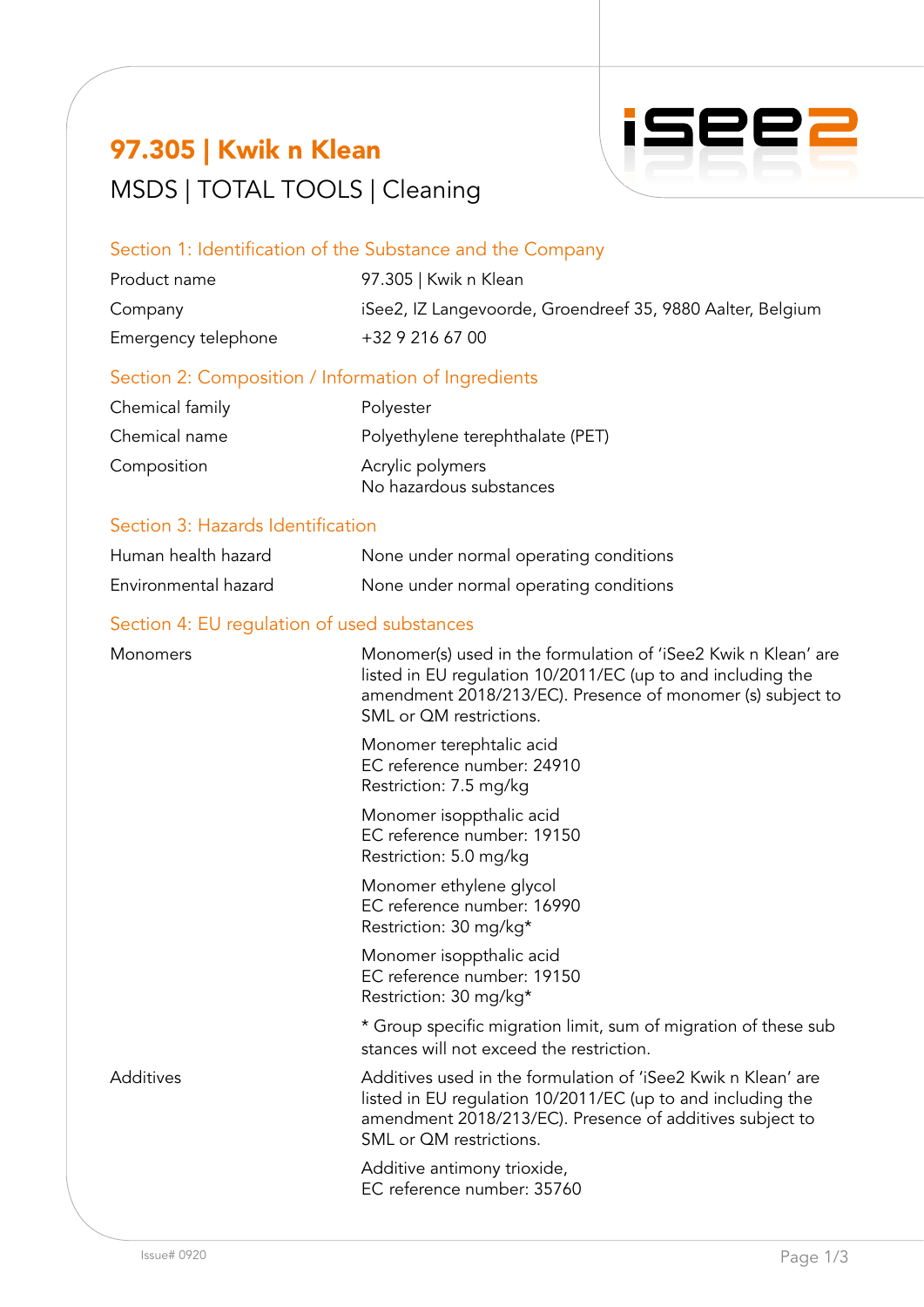# 97.305 | Kwik n Klean MSDS | TOTAL TOOLS | Cleaning



Restriction: 0.04 mg/kg Pigments & Colorants **Colorants and/or pigments used in the formulation of, that are** not regulated by 10/2011/EC (up to and including amendment 2018/213/EC), are in compliance with: Resolution AP (89) 1 of the Council of Europe "On the use of colorants in plastic materials coming into contact with food", II, 2 (purity). Section 5: Migration Migration limit 10 mg/dm<sup>2</sup> Tested simulants The test method was based on EN 1186-1, EN 1186-2 and EN 1186-9. Simulant A: 10% (v:v) ethanol:  $<$  0,5 mg/dm<sup>2</sup> Simulant B:  $3\%$  (w:v) acetic acid: < 0,6 mg/dm<sup>2</sup> Simulant D2= olive oil:  $< 1.0$  mg/dm<sup>2</sup> Result migration test The products are suitable for long term contact with all kinds of foodsruffs at room temperatuÍe or below if all monomers and other starting substances used for the manufacturing appear in the positive list (European Regulation No 10/201 I and amendments) and ifthe specific migration limits aren't exceeded. Ratio **Ratio Contact Matio of the area of the food contact material to the volume used** to determine the compliance of the plastic food contact material or article: 7,0 dm² in contact with 1,5 litres. Section 6: GMP & Recycling Good Manufacturing Practices 'iSee2 Kwik n Klean' has been manufactured in accordance with (GMP) the relevant requirements of Commission Regulation EC No. 2023/2006 on good manufacturing practice for materials and articles intended to come into contact with food. Recycling **All bottles fulfilling the relevant aspects as required in the** Regulation 94/62/EG from 20 December 1994. Section 7: Fire-Fighting Measures

| Extinguishing media                            | Water, dry power & CO2                                                                                                                        |
|------------------------------------------------|-----------------------------------------------------------------------------------------------------------------------------------------------|
| Hazardous thermal<br>(de) composition products | Toxic vapours could be emitted during combustion. Oxides of<br>carbon & nitrogen. Variety or organic & brominated moieties.                   |
| Protection of firefighters                     | Fire fighters should wear protective equipment. A self<br>contained breathing apparatus should be used to avoid<br>inhalation of the product. |

#### Section 8: Handling & Storage

|  | Handling |
|--|----------|

There are no special precautions required for handling self